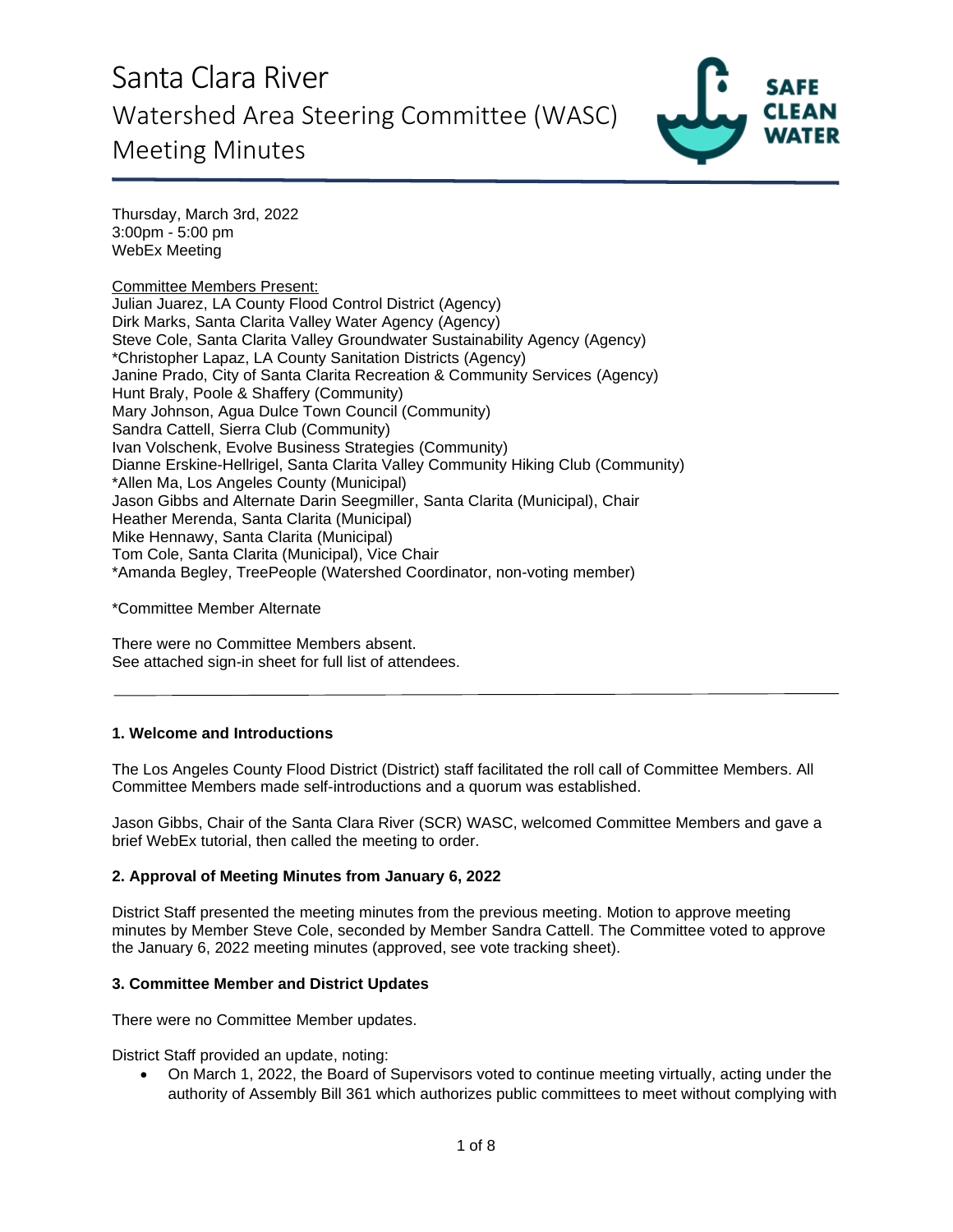

all the teleconferencing requirements of the Brown Act when the situation warrants it. The Board is reviewing its position every 30 days.

- The District is continuing to process Transfer Agreement Addendums for Year 1 projects and initial Transfer Agreements for Year 2 projects. District staff requested the Project Developers to submit all required documents to [safecleanwaterla@pw.lacounty.gov](mailto:safecleanwaterla@pw.lacounty.gov) and to reach out to the District directly for any status updates.
- Projects approved for funding in year 1 (FY 20-21 Stormwater Investment Plan), Q2 2021 Quarterly Report for the Regional Program were due on February 15, 2022. For projects approved for funding in year 2 (FY 21-22 Stormwater Investment Plan) and projects receiving their first disbursement, their first quarterly report will be due on May 15, 2022**.** The May 15, 2022 quarterly report shall capture all expenditures through March 2022.
- The District will add a functionality to the existing Municipal Program Reporting Module to streamline the Annual Plan Process. The District will hold an informational session in early March and encouraged all municipalities to sign up for the Reporting Module to receive future notices. Annual Plans are due April 1, 2022.
- Public Review for the Safe Clean Water Program (SCWP) Guidance is now available on the website. The 30-day public review period is from February 16<sup>th</sup> to March 17<sup>th</sup>. Details on how to provide comments were sent via email.
- The District reminded the committee members that it is important for the WASC and the work of the Regional Program to remain transparent and fair. These principles are built into the SCWP and are represented by the ex parte disclosures on each agenda. WASC members whose job connects them to specific projects should ask colleagues or consultants to attend WASC meetings to share about or advocate for those projects during Stormwater Investment Plan deliberations and should avoid using their position as WASC members to advocate for projects from their home entities. Not all projects are connected to a WASC member's outside job, and those that aren't must advocate for their inclusion during the managed opportunities (the application itself, presentation(s), questions from the WASC, and the public comment period). Ensuring that each project gets treated fairly during discussion and voting agenda items and that all proponents have equal access to engage the WASC discussion needs to be part of how the WASC manages itself.
- Reminder that the intent of the SCWP is to ensure project completion so that benefits claimed can be realized. Partial funding in phases without secured funds and a clear pathway to completion is highly discouraged. Whether it be structured accordingly with the initial request or a consideration by the WASC during the SIP development, the messaging will be that if the WASC decides to consider partial funding in phases such that future phases are dependent on subsequent SCWP funding requests, the WASC must consider and anticipate the future costs during SIP deliberation even if it is not formally earmarked or shown in the projections for planning purposes.
- For future SIP transmittals to the Regional Oversight Committee (ROC), the District will also include a discussion of anticipated future costs, including O&M and phases beyond design. Inclusion of those anticipated costs will better inform the ROC and Board for decision-making.

### **4. Watershed Coordinator Updates**

### **a. Watershed Coordinator Quarterly Report**

Watershed Coordinator Amanda Begley provided updates for January and February. Most work related to the Rural Water Supply Reliability project of Acton and Agua Dulce; the Arundo mapping and removal project; and Chronic flooding in Acton.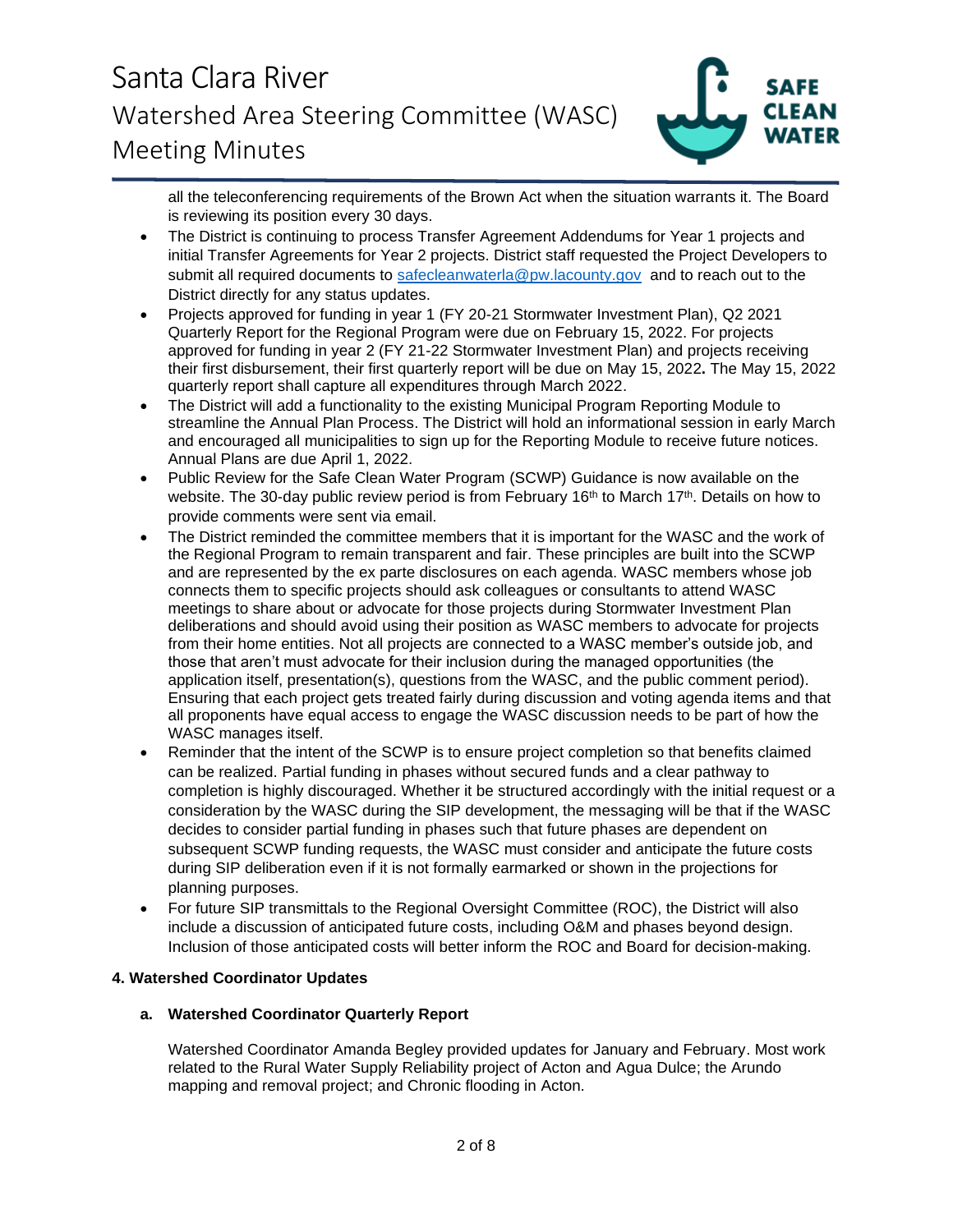

Watershed Coordinator Begley's work was completed in coordination with the Water Talks program, which is providing design and engineering resources in 2022. Watershed Coordinator Begley focused on two projects, as they are eligible for special drought relief funding from the state, with applications being submitted April 1<sup>st</sup>. Watershed Coordinator Begley engaged with several entities to support these projects, including the Antelope Valley Resource Conservation District, Santa Clara Conservancy, and other members of the Santa Invasive Feed Task Force. Watershed Coordinator Begley also engaged the Steelhead Trout Coalition in one of their meetings and was introduced to multiple organizations involved in the health of the Santa Clara River.

### **5. Ex Parte Communication Disclosures**

Members Heather Merenda, Mary Johnson, and Cattell disclosed that they had visited the Pico Canyon project sites and discussed the SIP.

### **6. Public Comment Period**

The District received a letter from Agua Dulce Town Council requesting recordings of the WASC meetings be made available to the public. District Staff has considered this request in other WASCs and indicated that the recordings can be shared upon request. The District does not plan to post the meeting recordings online, citing a desire to encourage active participation by the public during meetings. Mike Antos (Stantec, Regional Coordination) noted that an email response to the Aqua Dulce Town Council was sent just prior to this meeting.

Member Cattell requested a copy of the recording for use by the Sierra Club and voiced support for publicly posting meeting recordings, since many constituents of the Watershed Area are interested in attending these meetings but must work at the time they are held, thus precluding them from attending.

Member Johnson and Member Hunt Braly also agreed that publicly posting the meeting recordings would be more convenient than instructing each interested community member submit a request.

District staff discussed the option of only posting the SCR WASC meeting recordings to the SCWP website, but ultimately maintained that video recordings will still only be shared upon request. Member Cattell requested that District staff ask their administration to reconsider.

Antos noted that in the future, when WASC meetings are held in-person, recordings will not be as easily available. Antos encouraged WASC members to consider how providing meeting recordings for the public may set the expectation that they will continue to be made available later.

Member Johnson confirmed with District staff that participants could record in-person WASC meetings and reasoned that virtual meetings should promote an equivalent level of transparency by publicly posting the video recordings. District staff will take these points of discussion to their administration and provide an update at the next WASC meeting.

Public member Jackie Ayer (Acton Town Council) commented about transparency and voiced appreciation that their preference is for members of the public to attend live meetings. Ayer prefers to participate live rather than watching the recording afterwards, but pointed out that many WASC members are paid to attend the meeting as part of their job, whereas public participants frequently are not.

Public member Ayer also requested information about the total amount of stormwater capture from the projects that have been approved. District staff said they would connect Ayer with staff who could provide an answer and instructed Ayer to follow-up with them via email.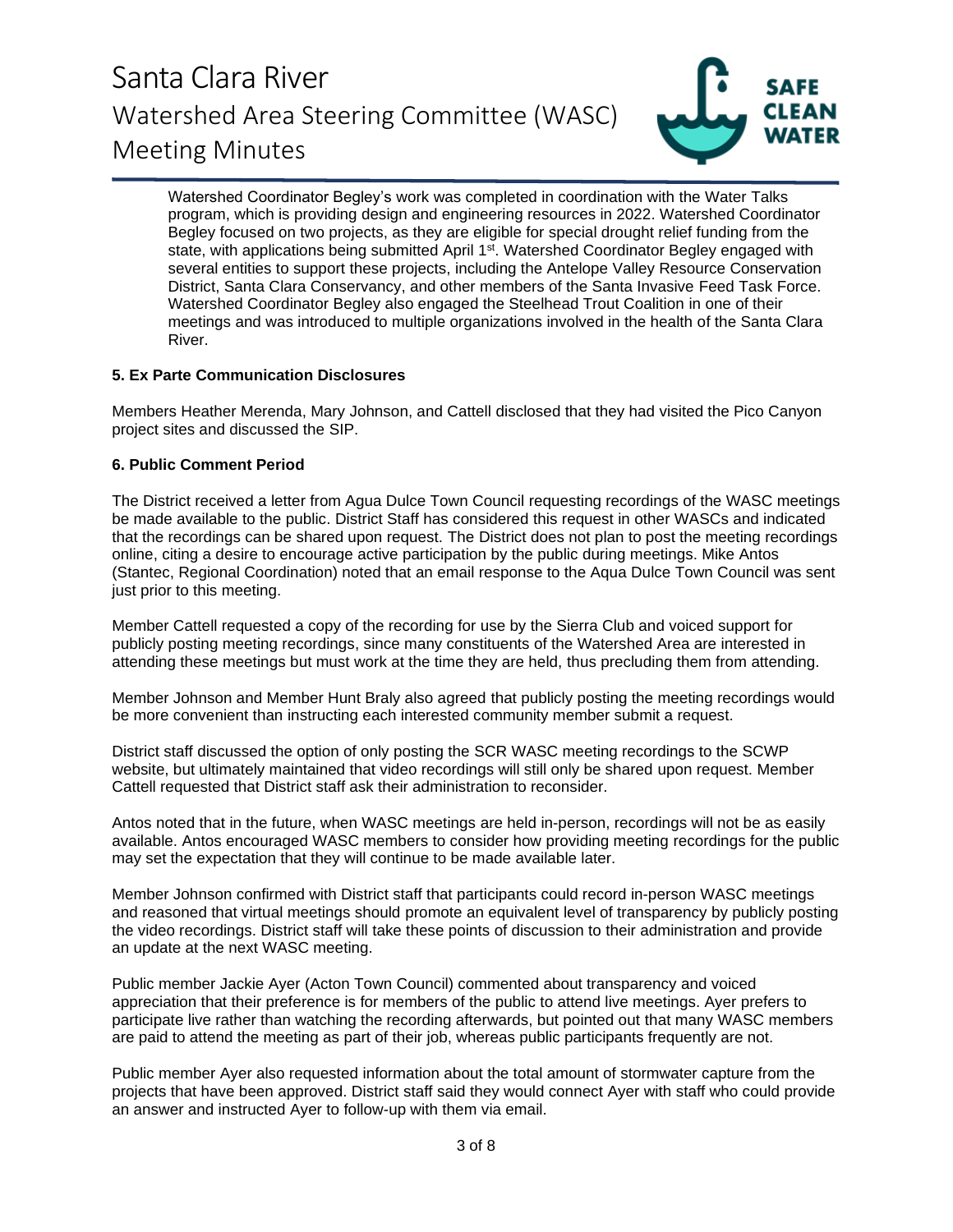

A public comment from Josafat Flores (Los Angeles Public Works) was received. The comment related to conversation from previous meeting, regarding the impact on oak trees in Pico Canyon Park. Attachments can be found on the website.

### **7. Discussion Items**

- **a. Santa Clara River (SCR) Project Selection Discussion for populating the Fiscal Year 2022-2023 Stormwater Investment Plan [\(SCW Portal](https://portal.safecleanwaterla.org/scw-reporting/map) & [Project Presentations\)](https://safecleanwaterla.org/wp-content/uploads/2021/11/WASC-SCR-Project-Presentations-20211110.pdf)**
	- i. Infrastructure Program (IP)
		- **[Pico Canyon Park Stormwater Improvements Project](https://portal.safecleanwaterla.org/projects-module-api/api/summarydownload/pdf/13/296)**
	- ii. Technical Resources Program (TRP)
		- [Jake Kuredjian Park Stormwater Improvements Project](https://portal.safecleanwaterla.org/projects-module-api/api/summarydownload/pdf/55/57)
	- iii. Scientific Studies Program (SS)
		- [Regional Pathogen Reduction Study](https://portal.safecleanwaterla.org/projects-module-api/api/summarydownload/pdf/21/16)

District staff displayed the Stormwater Investment Plan (SIP) tool, showing the current allocations for projects and facilitated discussion for members to deliberate on the projects.

Member Cattell commented on the SIP Preview, noting that next year, 79% of the funding is already allocated and expressed concern over using funding from future years to fund current projects because the WASC should save enough money to fund projects proposed in future years. Member Cattell would prefer project applicants find additional outside funding.

District staff offered context how other WASCs handle their allocation. They shared that some WASCs are faced with funding requests in excess of a 100% allocation, so the SCR WASC is doing well by comparison. District staff also reminded the committee that funds can be moved around within the five year SIP tool if both the committee and the project applicant agree to the arrangement.

Member S. Cole requested a mathematical walkthrough from District staff using the SIP tool. District staff explained that Row B includes rollover budget plus annual budget, the first row of Row C shows the current three projects, the second row of Row C shows what was approved from previous SIPs, and Row D shows the remaining balance given both the current and previous SIP.

Member Cattell clarified with District staff that the Newhall Park Infiltration Project is the only one using funding under the Infrastructure Program.

Member Johnson requested clarification on the City of Santa Clarita's yearly funding allocation. Darin Seegmiller (Santa Clarita) explained that the City shifted their funding allocation from FY 21-22 and 22-23 to FY 23-24. They added that this was discussed at a previous WASC meeting and is a result of construction delays.

Member Johnson asked whether a project applicant for the Regional Pathogen Reduction Study was present to answer if their study is contingent on a minimum number of participating Watershed Areas. Member Johnson noted that the SCR WASC is one of the smaller WASC and thus has a smaller budget. No project representative was available to comment, but District staff mentioned that in the previous year's SIP, only two WASCs voted to approve funding for the study, which was not enough for the applicant to conduct the study. Thus, they applied again this year. District staff does not know the minimum amount of funding that would be required for the study to take place. District staff clarified that if there is not enough support from other WASCs, the SCR WASC can hold another meeting to reconfigure their SIP to exclude the pathogen study, as was done in the previous year. Member Braly voiced support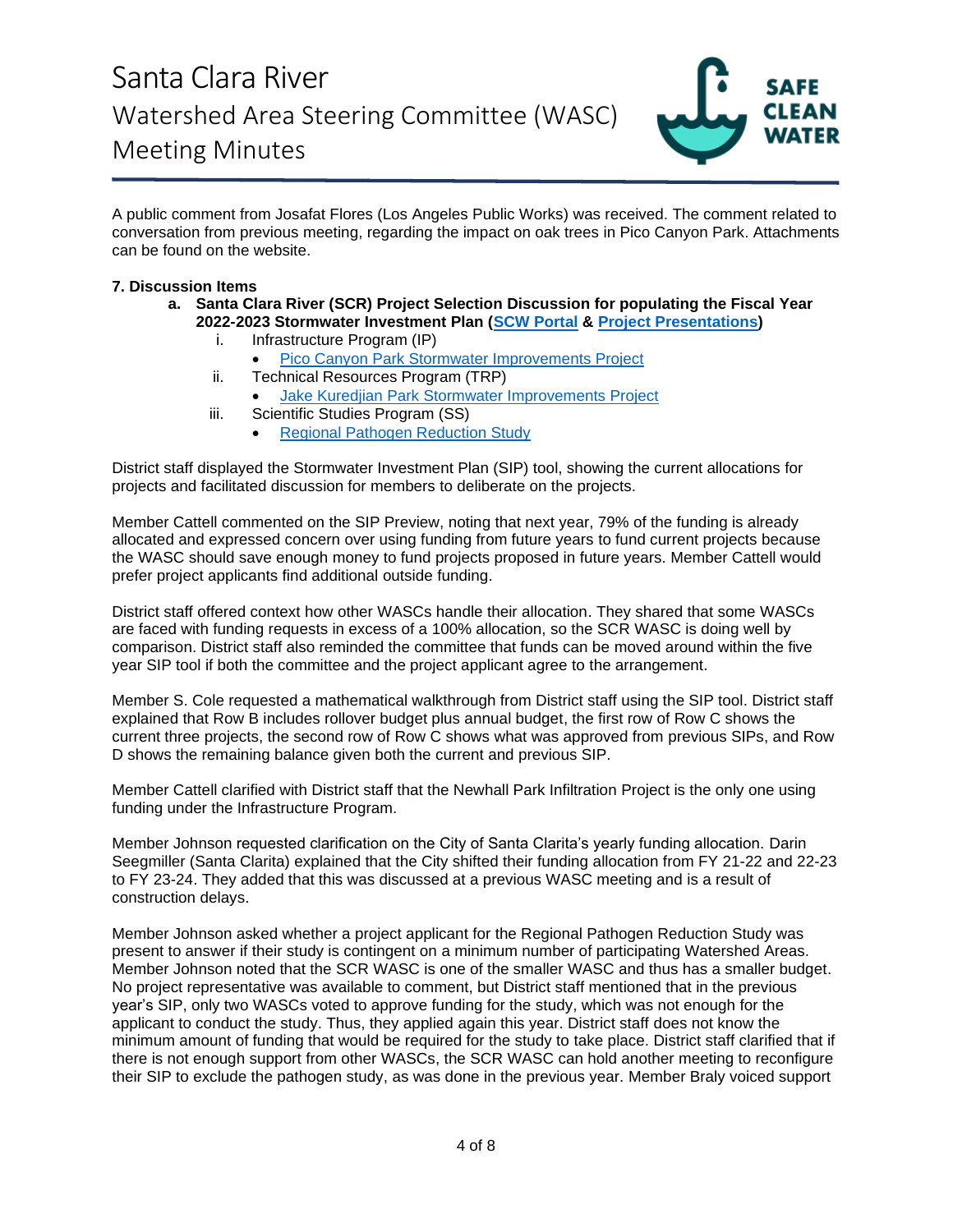

for funding the pathogen study, since the WASC can reconfigure the SIP if it does not adequately support by other WASCs. Chair Gibbs agreed.

Member Cattell agreed that a pathogen study would be beneficial but is concerned about why the pathogen study wasn't supported by other WASCs last year. Member Cattell is also concerned about grouping the SCR WASC with nearby WASCs under the study, stating it would be better for the region to have their own pathogen study due to the watershed area's geographic isolation.

Member Cattell expressed concern about the two County projects (Pico Canyon Park Stormwater Improvements Project and Jake Kuredjian Park Stormwater Improvements Project) because of their close physical proximity and questioned the need for both projects. Member Cattell added that there is already a large water retention basin and not enough focus on water cleanup. Member Cattell requested more information on which contaminants exist in this area, noting that if it is an issue that can be solved with community education, then the funding should go towards community education instead.

Member Johnson expressed doubt that the differing elevations and project development stages of the two Pico Canyon projects would prevent their combination, since the flow from one project seems to drain to the other. Alberto Grajeda (Los Angeles Public Works, Project Applicant) explained that the projects are in two different sub-watersheds, so their storm drains are not properly connected. Further, the projects have different milestones in terms of project completion. Member Johnson asked the project applicant if the idea of combining these two projects has ever been considered. Member Allen Ma brought attention to the amount of space available in each project, and that if the projects were to be combined that a separate location would need to be identified, which would require a separate feasibility study. Such a study could take years to complete. The project applicants emphasized that carrying out both projects would bring benefits to two separate parks, in the form of nature-based solutions, community benefits and water quality improvements.

Member Cattell requested details on the community benefits and suggested that the WASC members visit the project site, noting that the soft-bottomed creek and basin may already be facilitating infiltration. Member Cattell expressed a preference to conduct a pathogen study in the area.

Grajeda (Los Angeles Public Works, Project Applicant) explained that the basin is a debris basin used purely for flood control, not infiltration or water treatment. Grajeda noted that a spillway and drain carries untreated water. In response to the Member's request for a pathogen study, Grajeda explained that there are contaminants other than bacteria that are being treated by the proposed projects, such as nutrients, chlorides, and trash. In response to the request for details on community benefits, the project applicant explained that because the projects are in the conceptual and planning phases, specific details on community benefits are not yet available.

Grajeda (Los Angeles Public Works, Project Applicant) also responded to the public comment made earlier, regarding oak tree protection. Grajeda relayed that the County values the protection of all the oak trees in the area and they are taking protective measures. The geotechnical division for the project will conduct a liquefaction study and an arborist has conducted an arborist report. The findings of both will be sent to the design team, who will design the BMP accordingly.

Member Cattell requested that before voting on the two County projects, WASC members and interested members of the public conduct a field visit to the two sites. Member Cattell wants to receive concrete details on the projects' community benefits and the exact location of the water treatment facility. Member Cattell strongly recommends the WASC hold a conversation on site, to avoid further confusion.

Antos (Stantec, Regional Coordination) noted that field visits may be difficult to coordinate, but not impossible. Antos asked members of the WASC to consider that doing so would set a precedent for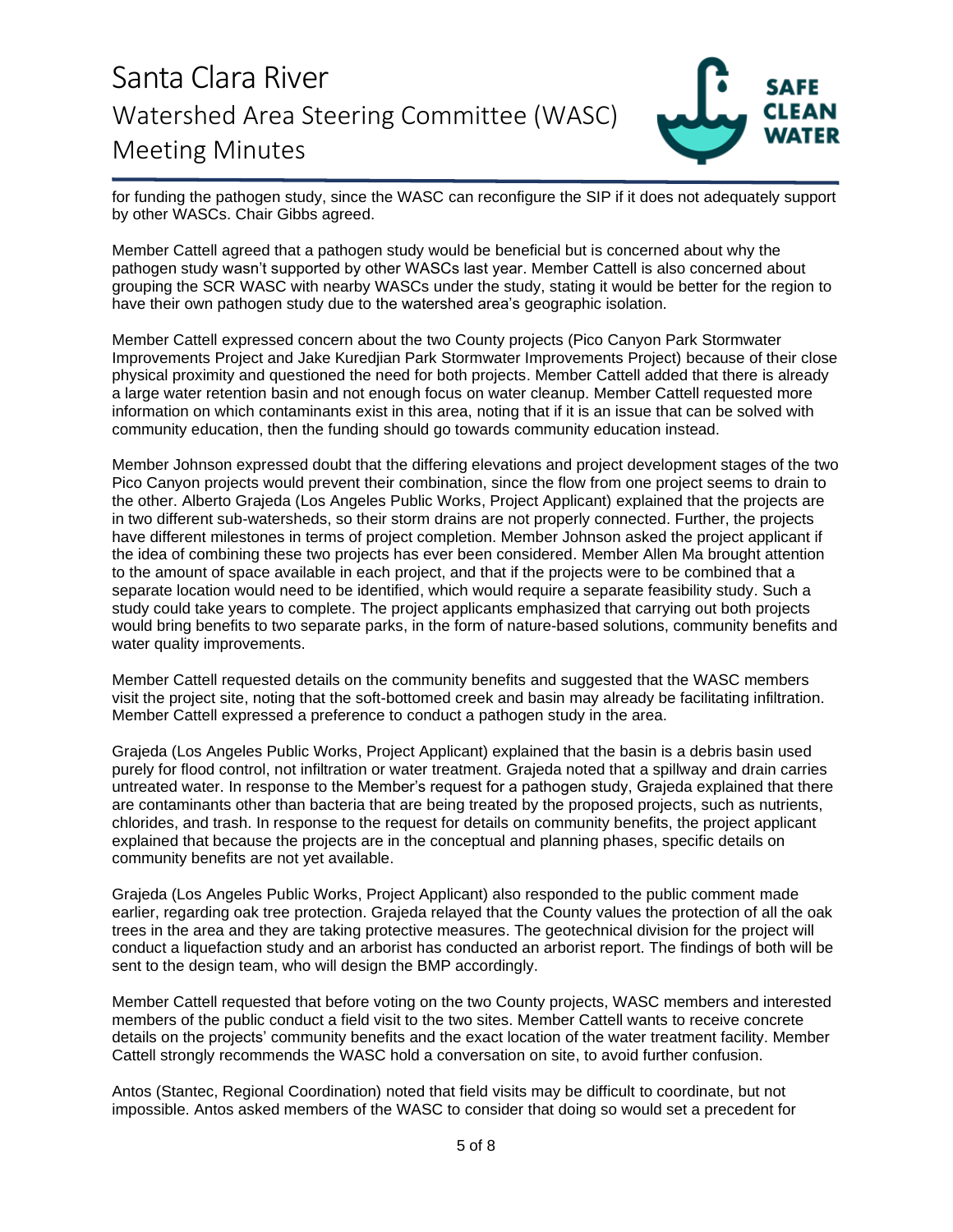

visiting project sites before voting. Antos also mentioned that project presentations are available on the website that include site drawings and detail planned community benefits.

Member Johnson reiterated a request from previous WASC meetings for data on baseline contaminant reduction. Member Johnson has not yet received this information and believes it to be necessary to conduct a cost-benefit analysis of the projects.

Chair Gibbs closed the discussion and opened the period again for public comments.

Chair Gibbs left the meeting and was replaced by Alternate Darin Seegmiller. Vice Chair Tom Cole presided over the remainder of the meeting.

#### **8. Public Comment Period**

Lynne Plambeck (Santa Clarita Organization for Planning and the Environment) voiced appreciation that an oak study was provided. They mentioned, however, that oak studies often find that a tree is not at risk. Plambeck observed that the marker oak in front of Pico Canyon was found to be not at risk from a different project and now appears to be in poor shape. Plambeck mentioned two prior liquefaction studies that had been conducted in Pico Canyon Park—one by Southern Oaks and one by a library in the vicinity. Both studies found that oaks would be adversely impacted. Plambeck offered to share these studies with the project applicant and questioned whether conducting another study in the area was appropriate.

Plambeck further expressed concern about the projects moving forward without performing a pathogen study specific to the location. They noted that even though the debris basin was originally meant for flood control, it may also serve to recharge water. In terms of collecting debris, Plambeck questioned the cost effectiveness of the project since there are only approximately 300 homes upstream of the debris basin. Plambeck noted that in the project presentations provided, the community benefits promised may not be worth the expenses and pointed out that known water quality issues exist downstream of the project at a large stormdrain which will not be captured and treated. Plambeck also reiterated that fertilizer runoff and trash debris may better be addressed through public education rather than nature-based solutions, and suggested that water recharge is the priority, and that more studies specific to the creek must be conducted to address the issues in a way that uses funding efficiently. Plambeck also mentioned that Regional Planning frequently organizes site visits so there are ways for a Brown Act body to conduct site visits.

Jackie Ayers (Acton Town Council) expressed concern that the project applicants did not provide data on how the proposed project demonstrates analyte reduction. Ayers mentioned the known water quality issues downstream of the project location, but lack of data demonstrating water quality issues upstream of the project. Ayers requested the project applicants provide clarification on this. Grajeda (Los Angeles Public Works, Project Applicant) addressed these comments by explaining that baseline monitoring data had been collected for the Hasley Canyon Park project, which is an area similar to the project location. That study demonstrated exceedances for contaminants like chloride and trash, as well as bacteria. Grajeda explained that their modeling system indicates that the water upstream of the project should be treated. Doing so would prevent the polluted, untreated water from being transported into regulated streams.

Plambeck reiterated concern because the polluted water downstream of the project will remain untreated. Ayers mentioned that they had not received the analyte data for the Hasley Canyon project despite requesting it in the past. Ayers also noted the applicant still needs to demonstrate why the Pico Canyon project site should be treated.

### **9. Voting Items**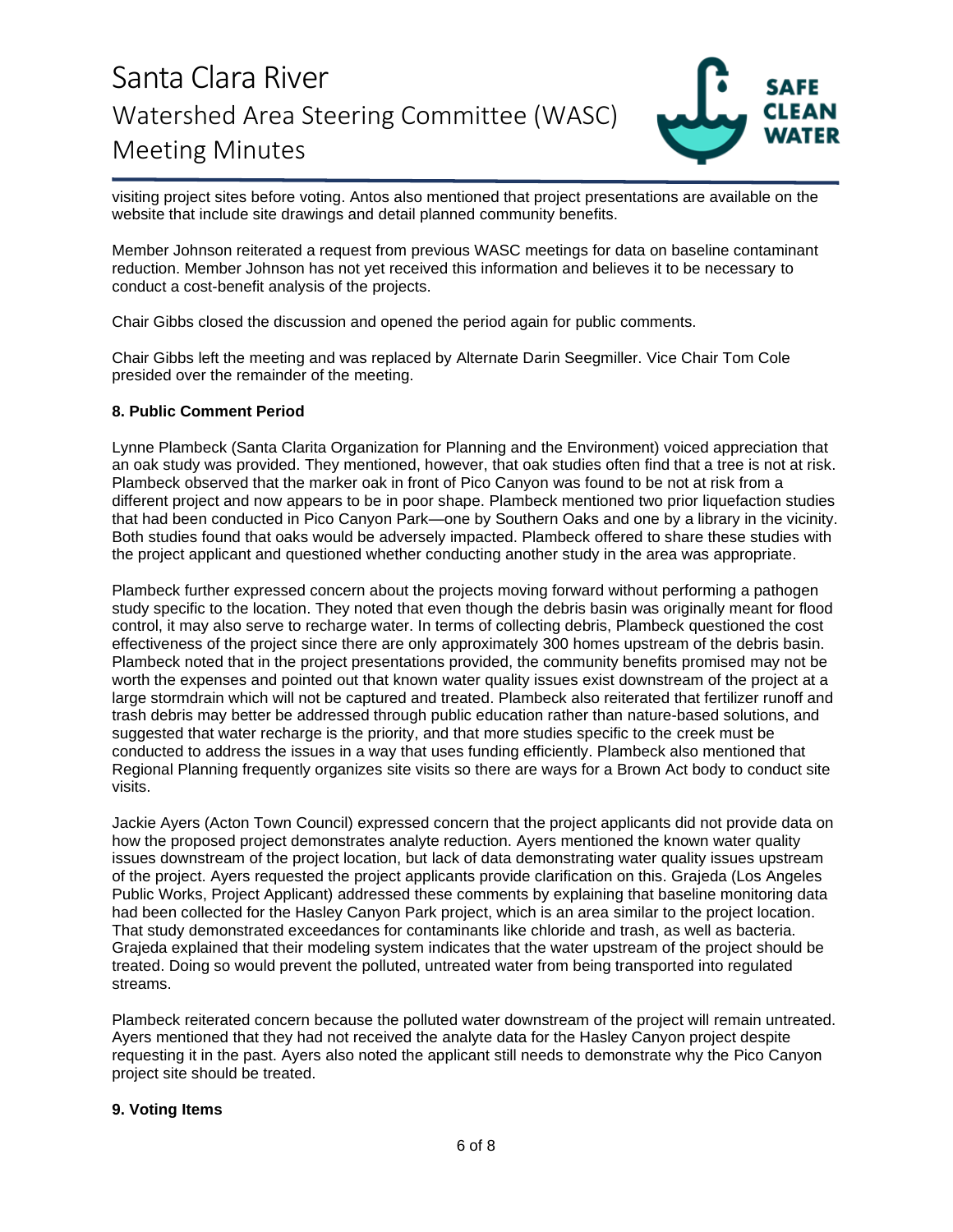

#### **a. Approve the Fiscal Year 2022-2023 Stormwater Investment Plan funding recommendations for the SCR Watershed Area and approve submission to the Regional Oversight Committee for review**

Member Cattell motioned to postpone the vote to the next meeting and to encourage members of the WASC to visit the project site. Member Diane Hellrigel seconded.

Member Braly voiced support for visiting the Pico Canyon Park and Jake Kuredjian Park project sites. Member Braly suggested the applicants should be present onsite to explain the projects to the WASC members. Member Braly also inquired about the WASC's options, should they decide against funding either project.

Member Seegmiller noted that the project applicants have experience in stormwater compliance and modeling. Both projects exemplify the types of projects that voters had in mind when originally voted to pass Measure W. Member Seegmiller voiced support for the projects, as he believes they achieve the goals of the SCWP.

Member Ma observed that both projects have multiple community meetings planned, to which Member Johnson responded that community input needs to be received prior to approving project funding. Member Cattell requested that additional information about the planned community meetings be shared with the WASC.

Member Dirk Marks asked District staff if delaying the vote to approve the projects would have an adverse effect on the SIP timeline. District staff said the month of May is the last month the WASC could approve the SIP while staying on schedule. There would be no adverse effects if they postpone the vote to the next WASC meeting. Alberto Grajeda (Los Angeles Public Works) added that the projects are requesting design funds, so there would be no large, adverse effect to their schedule.

District staff facilitated a vote on the motion. The committee failed to pass this motion (failed, see vote tracking sheet).

Member Seegmiller motioned to approve the SIP as it was presented, which was seconded by Member Mike Hennawy.

Member S. Cole spoke to the value of feasibility studies in demonstrating infrastructure project potential prior to funding construction. Antos (Stantec, Regional Coordination) highlighted that one of the projects has applied for design funding and one has applied for TRP funding. Antos explained that approving the TRP project would initiate a feasibility study. On the other hand, the infrastructure project is only requesting design funds, so the applicants would need to reapply to compete for construction funds.

The committee voted to approve the SIP (approved, see vote tracking sheet).

### **10. Items for Next Agenda**

The next meeting is scheduled for Thursday, April 7, 2022, 3:00 PM – 5:00 PM. See the SCWP website for details.

District staff will add an agenda item to further discuss the use of recordings made of the Webex WASC meetings.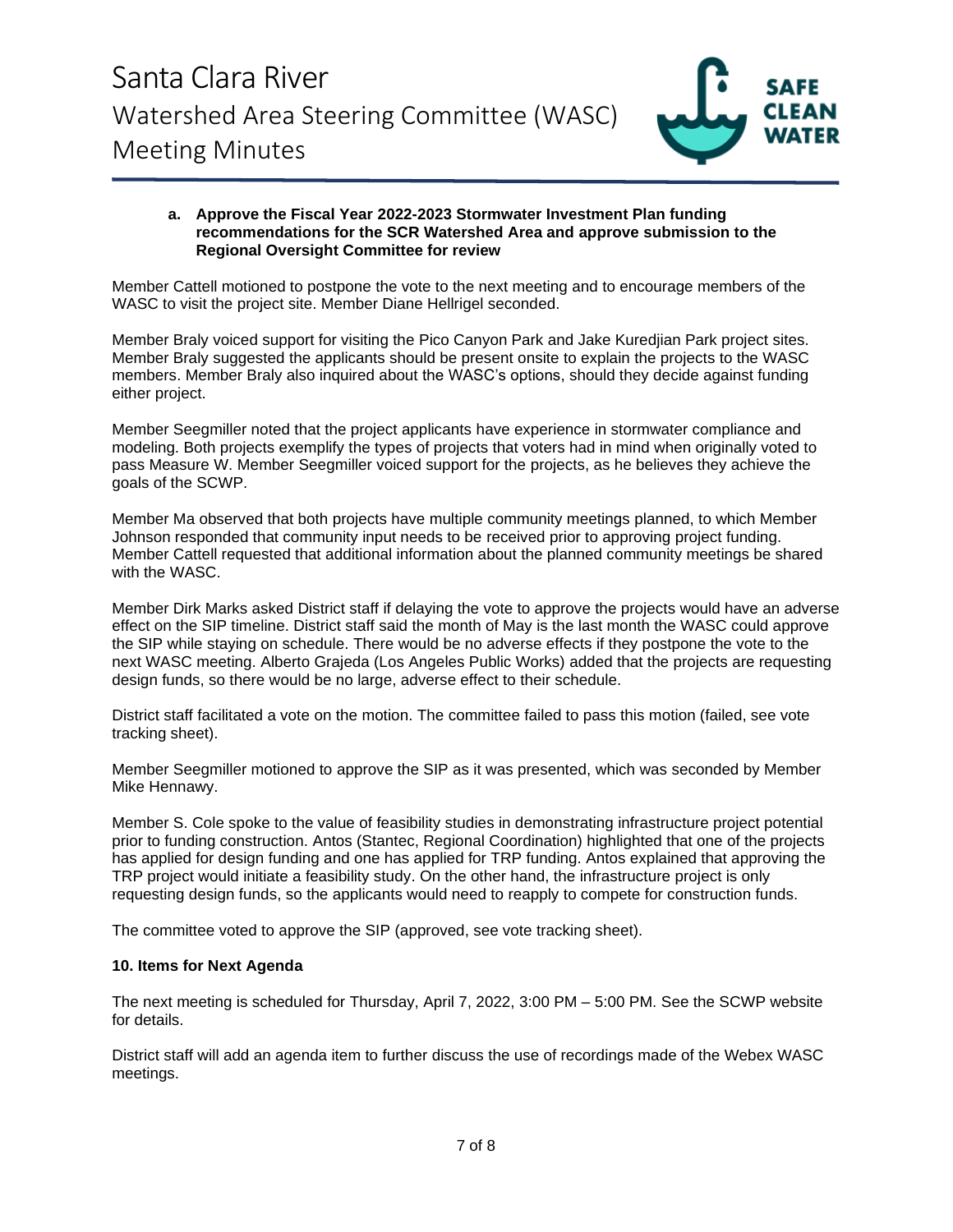

Member Braly requested that the meeting minutes reflect how the vote to approve the SIP only passed with one vote, and to also note that one member represented three of those votes, due to the way the WASC is represented. Member Braly also requested that the project applicants for the Pico Canyon projects still provide more information on their projects and/or organize field visits for members of the WASC.

### **11. Adjournment**

Vice Chair T. Cole thanked the WASC members and the public for their attendance and participation and adjourned the meeting.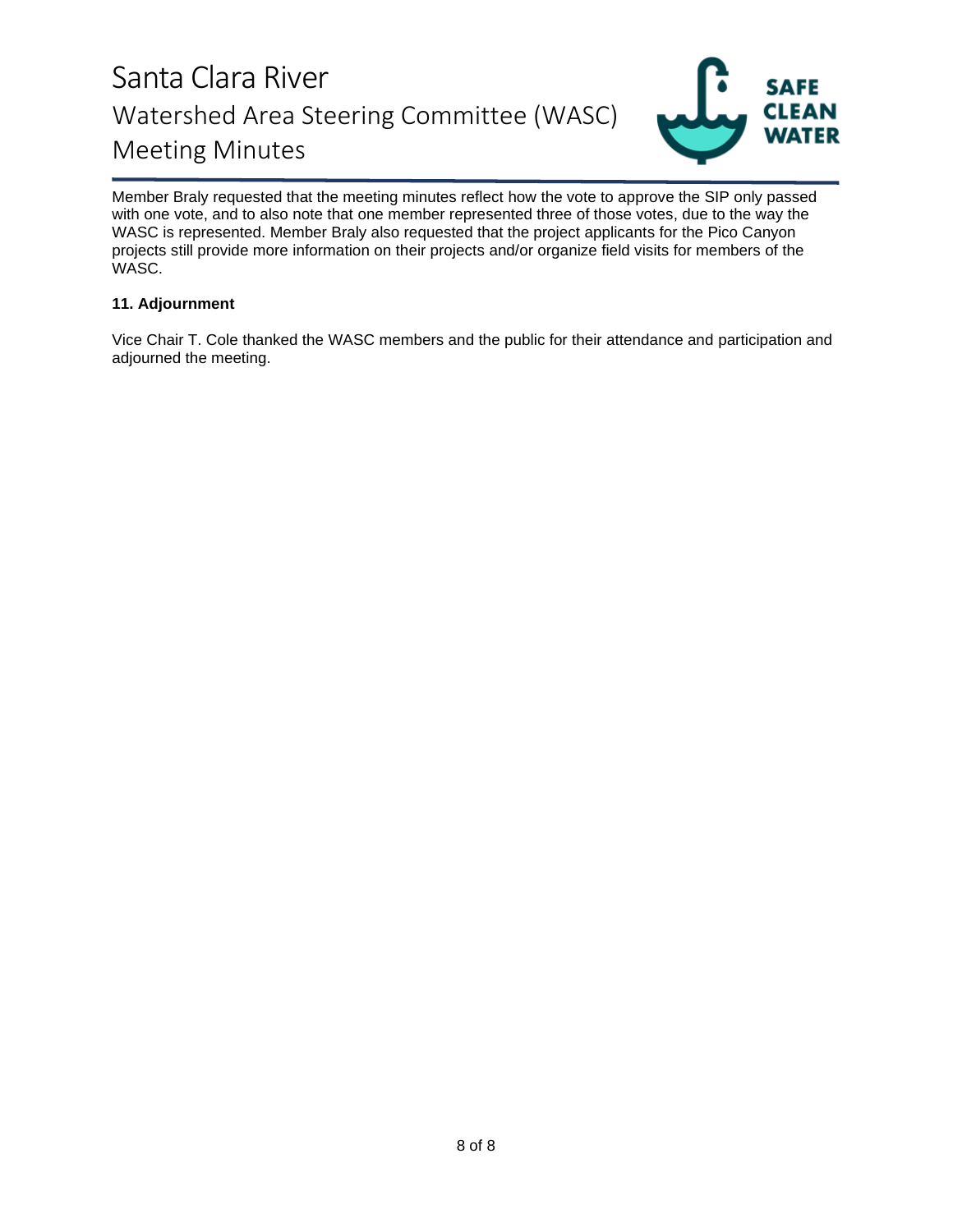| SANTA CLARA RIVER WASC MEETING - MARCH 3, 2022 |                                                          |                          |                       |                      |                     |                                            |                                                                                                                                                                                 |                                                                                    |
|------------------------------------------------|----------------------------------------------------------|--------------------------|-----------------------|----------------------|---------------------|--------------------------------------------|---------------------------------------------------------------------------------------------------------------------------------------------------------------------------------|------------------------------------------------------------------------------------|
|                                                |                                                          |                          | <b>Quorum Present</b> |                      |                     | <b>Voting Items</b>                        |                                                                                                                                                                                 |                                                                                    |
| <b>Member Type</b>                             | <b>Position</b>                                          | Member                   | Voting/<br>Present?   | <b>Alternate</b>     | Voting/<br>Present? | Approve 1-6-2022<br><b>Meeting Minutes</b> | Postpone the vote for the<br>final Fiscal Year 2022-23<br><b>Stormwater Investment</b><br>Plan; encourage all<br><b>WASC</b> members to visit<br>Pico and Jake project<br>sites | Approve the final<br>Fiscal Year 2022-<br>23 Stormwater<br><b>Investment Plan:</b> |
| Agency                                         | District                                                 | Julian Juarez            | Х                     | Ramy Gindi           |                     | Υ                                          | N                                                                                                                                                                               | Y                                                                                  |
| Agency                                         | Santa Clarita Valley Water Agency                        | Dirk Marks               | X                     | Mike Alvord          |                     | Y                                          | Y                                                                                                                                                                               | N                                                                                  |
|                                                | Santa Clarita Valley                                     |                          |                       |                      |                     |                                            |                                                                                                                                                                                 |                                                                                    |
| Agency                                         | Groundwater Sustainability Agency                        | Steve Cole               | X                     | <b>Rick Viergutz</b> |                     | Y                                          | Y                                                                                                                                                                               | N                                                                                  |
| Agency                                         | LA County Sanitation Districts                           | Kristen Ruffell          |                       | Christopher Lapaz    | X                   | Y                                          | Y                                                                                                                                                                               | N                                                                                  |
|                                                | Santa Clarita Recreation &                               |                          |                       |                      |                     |                                            |                                                                                                                                                                                 |                                                                                    |
| Agency                                         | <b>Community Services</b>                                | Janine Prado             | x                     | Amy Seyerle          |                     | Y                                          | $\mathsf{N}$                                                                                                                                                                    | Y                                                                                  |
| <b>Community Stakeholder</b>                   | Poole & Shaffery                                         | <b>Hunt Braly</b>        | X                     |                      |                     | Y                                          | Y                                                                                                                                                                               | N                                                                                  |
| <b>Community Stakeholder</b>                   | Agua Dulce Town Council                                  | Mary Johnson             | X                     |                      |                     | Y                                          | Y                                                                                                                                                                               | N                                                                                  |
| <b>Community Stakeholder</b>                   | Santa Clarita Sierra Club                                | Sandra Cattell           | X                     | Diane Trautman       |                     | Y                                          | Y                                                                                                                                                                               | N                                                                                  |
| <b>Community Stakeholder</b>                   | <b>Evolve Business Strategies</b>                        | Ivan Volschenk           | X                     |                      |                     | Y                                          | Y                                                                                                                                                                               | N                                                                                  |
| <b>Community Stakeholder</b>                   | St. Francis Dam Disaster<br>National Memorial Foundation | Dianne Erskine-Hellrigel | X                     | Heidi Webber         |                     | Υ                                          | Y                                                                                                                                                                               | N                                                                                  |
| <b>Municipal Members</b>                       | LA County Public Works                                   | <b>Bruce Hamamoto</b>    |                       | Allen Ma             | X                   | Y                                          | N                                                                                                                                                                               | $\mathsf{v}$                                                                       |
| <b>Municipal Members</b>                       | LA County Public Works                                   | <b>Bruce Hamamoto</b>    |                       | Allen Ma             | X                   | Y                                          | N                                                                                                                                                                               | Y                                                                                  |
| <b>Municipal Members</b>                       | LA County Public Works                                   | <b>Bruce Hamamoto</b>    |                       | Allen Ma             | X                   | Y                                          | $\mathsf{N}$                                                                                                                                                                    | Y                                                                                  |
| <b>Municipal Members</b>                       | Santa Clarita                                            | Jason Gibbs              | X                     | Darin Seegmiller     |                     | Y                                          | $\mathsf{N}$                                                                                                                                                                    | Y                                                                                  |
| <b>Municipal Members</b>                       | Santa Clarita                                            | <b>Heather Merenda</b>   | X                     | <b>Oliver Cramer</b> |                     | Y                                          | N                                                                                                                                                                               | Y                                                                                  |
| <b>Municipal Members</b>                       | Santa Clarita                                            | Mike Hennawy             | X                     | Jerrid McKenna       |                     | Y                                          | $\mathsf{N}$                                                                                                                                                                    | Y                                                                                  |
| <b>Municipal Members</b>                       | Santa Clarita                                            | Tom Cole                 | X                     | David Peterson       |                     | Y                                          | N                                                                                                                                                                               | Y                                                                                  |
| <b>Watershed Coordinator</b>                   |                                                          |                          |                       |                      |                     |                                            |                                                                                                                                                                                 |                                                                                    |
| <b>Non-Voting Member</b>                       | TreePeople, Inc.                                         | Peter Massey             |                       | Amanda Begley        | X                   |                                            |                                                                                                                                                                                 |                                                                                    |
| <b>Total Non-Vacant Seats</b>                  |                                                          | 17                       |                       |                      | Yes (Y)             | 17 <sup>2</sup>                            | 8 <sup>°</sup>                                                                                                                                                                  | 9                                                                                  |
| <b>Total Voting Members Present</b>            |                                                          | 17                       |                       |                      | No(N)               | $\overline{0}$                             | 9 <sup>°</sup>                                                                                                                                                                  | 8                                                                                  |
| Agency                                         |                                                          | 5 <sup>5</sup>           |                       |                      | Abstain (A)         | $\overline{0}$                             | $\overline{0}$                                                                                                                                                                  | $\Omega$                                                                           |
| <b>Community Stakeholder</b>                   |                                                          | 5 <sup>5</sup>           |                       |                      | Total               | 17                                         | 17                                                                                                                                                                              | 17                                                                                 |
| <b>Municipal Members</b>                       |                                                          | $\overline{7}$           |                       |                      |                     | Approved                                   | <b>Not Approved</b>                                                                                                                                                             | Approved                                                                           |